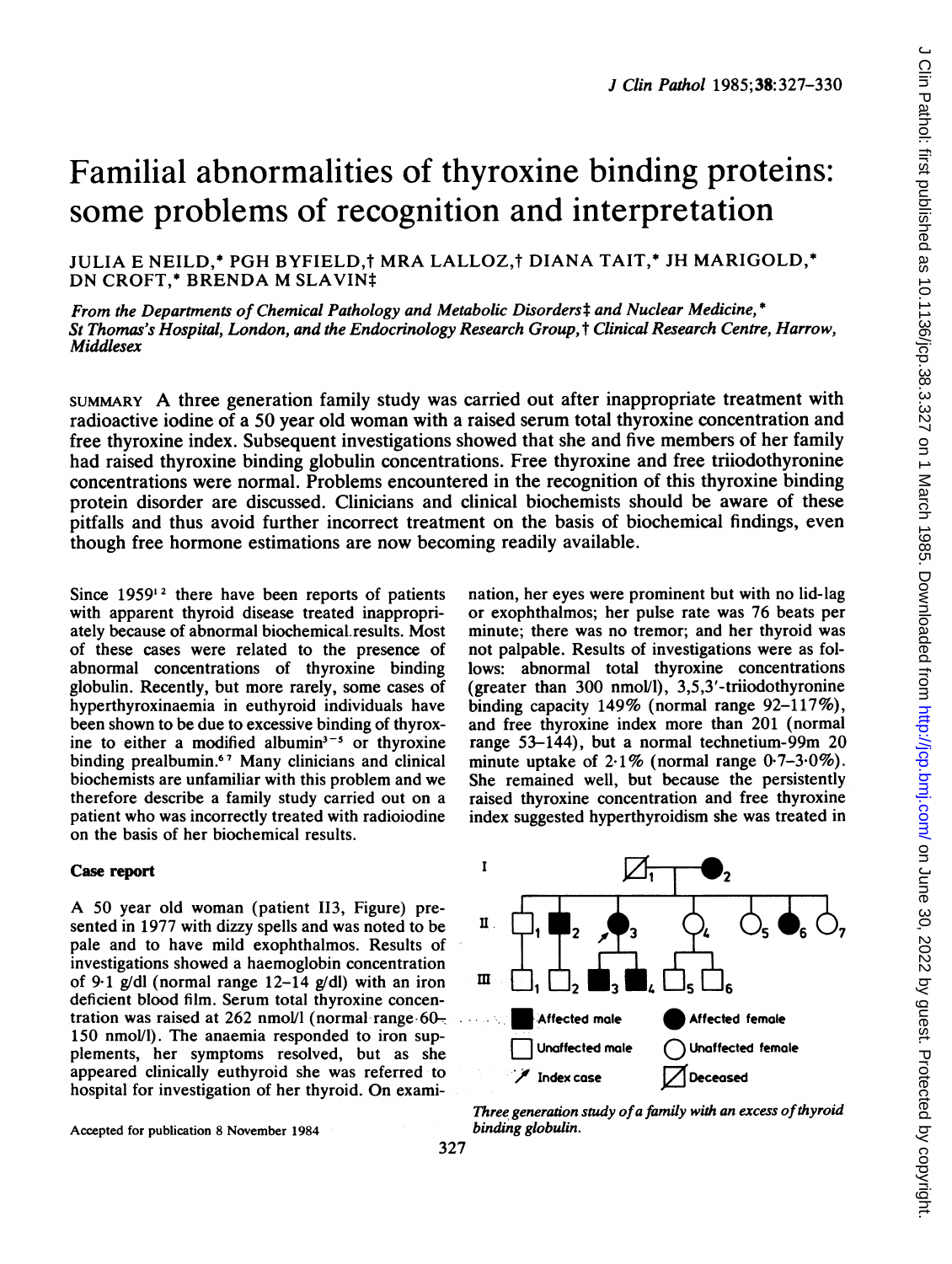February 1978 with <sup>111</sup> MBq of '3'I. Ten months later she was gaining weight, had developed a dry skin and slow relaxing reflexes, and investigation showed a raised thyroxine concentration of 165 nmol/l and a greatly raised thyroid stimulating hormone (TSH) value of 58 mU/l (normal less than 5.5  $mU/l$ ).

She was clinically hypothyroid and the TSH value remained raised for several weeks; so despite the raised thyroxine concentration she was treated with L-thyroxine. Six months later she was clinically euthyroid and has remained so on 0-1 mg of L-thyroxine daily. At this time total thyroxine was 210 nmol/l,  $3,5,3'$ -triiodothyronine binding capacity<br>153%, free thyroxine index 137, total thyroxine index 137, total triiodothyronine 5-7 nmol/l (normal range 1-2-2-8 nmol/l), TSH  $7.6$  mU/l, and thyroid antibodies were positive. She was noted to have an antinuclear antibody positive IgG titre of 1/160 (diffuse) with an equivocal DNA binding of 22 U/ml. 99mTc 20 minute uptake was low at  $0.6\%$  and a thyrotrophin releasing hormone test gave an exaggerated TSH response of 12 mU/l at 0 minutes and 50 mU/l at 20 and 60 minutes. Subsequent assay showed the thyroxine binding globulin to be considerably raised at 51 mg/l (normal range  $6-16$  mg/l).

These tests confirmed the iatrogenic hypothyroidism and showed that the raised total thyroxine and triiodothyronine values were secondary to an excess serum thyroxine binding globulin (TBG) concentration. A family study was therefore undertaken.

### Material and methods

Total thyroxine and total triiodothyronine concen-

trations were determined by conventional radioimmunoassays using poly(ethylene glycol) 6000 to separate bound and free radioactivity. Serum levels of 3,3',5'-triiodothyronine (reverse triiodothyronine) were determined by a double radioimmunoassay as previously described.8 Amerlex kits (Amersham International) were used to measure TSH, free thyroxine, and free triiodothyronine concentrations in serum.

Indices of free thyroxine concentrations were calculated either as the ratio of the concentrations of thyroxine and thyroid binding globulin (recommended by Burr et  $al^9$ ) or as the free thyroxine index, derived by dividing the thyroxine concentration by the relative 3,5,3'-triiodothyronine binding capacity of serum determined using the Thyopac 3 kit (Amersham International).

Neild, Byfield, Lalloz, Tait, Marigold, Croft, Slavin<br>
Trations<br>
vertations<br>
vertations<br>
vertalis and polyeculone<br>
and inferent glycolity is a comparison of 6000 to separate bound and free radioactivity.<br>
Serum levels of Concentrations of the three thyroid hormone binding proteins, TBG, albumin, and prealbumin<br>were determined by rocket immunoelecrocket immunoelectrophoresis'° using commercially available antisera (TBG, Seward Laboratory; prealbumin and albumin, Behringwerke). Electrophoresis was carried out at 2.5 v/cm overnight in  $1\%$  (wt/vol) agarose gels containing the appropriate antiserum in 0-03 M barbitone buffer pH  $8.6$ . The gels were then washed in saline and water before being dried on to their carrier glass plates and stained with amidoschwarz.

## **Results**

The five affected relatives of the index case (113) had TBG concentrations between <sup>31</sup> and <sup>58</sup> mg/l, that is 1-9-3-6 times the upper limit of normal (Table). Their normal consanguinous relatives had TBG val-

Subject Sex TBG T4 free T4 T3 free T3 rT3 T3b FTI T4:TBG TSH Prealbumin Albumin (mg/l) (nmol/l) (pmol/l) (nmol/l) (pmol/l) (nmol/l) (%) (mU/l) (mg/l) (g/l)  $12^*$  F 31 275 20-5 3-45 6-9 0-85 132 208 8-7 2-1 236 34 III M <sup>8</sup> <sup>103</sup> 16-5 2-48 6-5 0-31 <sup>80</sup> <sup>129</sup> 12-9 2-0 <sup>200</sup> <sup>50</sup>  $112^*$  M 43 345 16-0 4.95 7.1 0.77 136 254 8.0 1.5 305 44  $113^*$  F 51  $>300$  19-5 4-0 5-5 0-61 149  $>201$   $>5.9$  219 36  $\frac{114}{11}$  F 11 97 10-0 1-90 4-0 0-29 75 109 8-8 1-0 236 30 I15 F <sup>13</sup> <sup>125</sup> 13-5 2-00 5-6 0-34 76 164 9-6 1-3 262 43 II6\* F 39 198 14-0 3-58 6-0 0-61 126 157 5-0 2-1 335 38 <sup>117</sup> F <sup>12</sup> 113 15-0 2-15 5-6 0-37 107 106 9-6 2-3 276 42 IIII M <sup>13</sup> <sup>122</sup> 25-5 1-60 6-8 0-47 <sup>100</sup> <sup>122</sup> 9-6 1-7 <sup>287</sup> <sup>56</sup>  $\frac{1112}{112}$  M 12 110 15-5 2-34 7-3 0-39 88 125 9-4 2-5 372 51 III3\* M <sup>39</sup> <sup>236</sup> 9-5 2-15 5-0 0-44 <sup>129</sup> <sup>183</sup> 4-0 2-6 <sup>276</sup> <sup>30</sup> 1114\* M <sup>58</sup> <sup>260</sup> 15-0 5-08 6-2 0-45 <sup>133</sup> <sup>195</sup> 4-5 0-7 <sup>252</sup> <sup>50</sup> <sup>1115</sup> M <sup>9</sup> <sup>92</sup> 8-0 2-08 6-8 0-25 <sup>86</sup> <sup>107</sup> 9-8 2-1 <sup>302</sup> <sup>52</sup> 1116 M 9 68 11-5 1-95 6-4 0-30 79 86 7-5 1-4 302 52<br>Reference range 6-16 60-150 8-23 1-2-2-8 3-8 0-11-0-44 92-117 53-144 4-0-12-0<5-5 150-350 35-55 328.<br>
Neither as we guinning weight, haid developed a chy radioin measure advertised by conventions of the convention of the convention of the convention of the convention of the convention of the convention of the conven

Results of thyroid function test results of the family study

\*Affected subjects I, II, and III refer respectively to the first, second, and third generation of the family.<br>
> = greater than, < = less than.<br>
TBG = thyroxine binding globulin; T4 = thyroxine; T3 = triiodothyronine; rT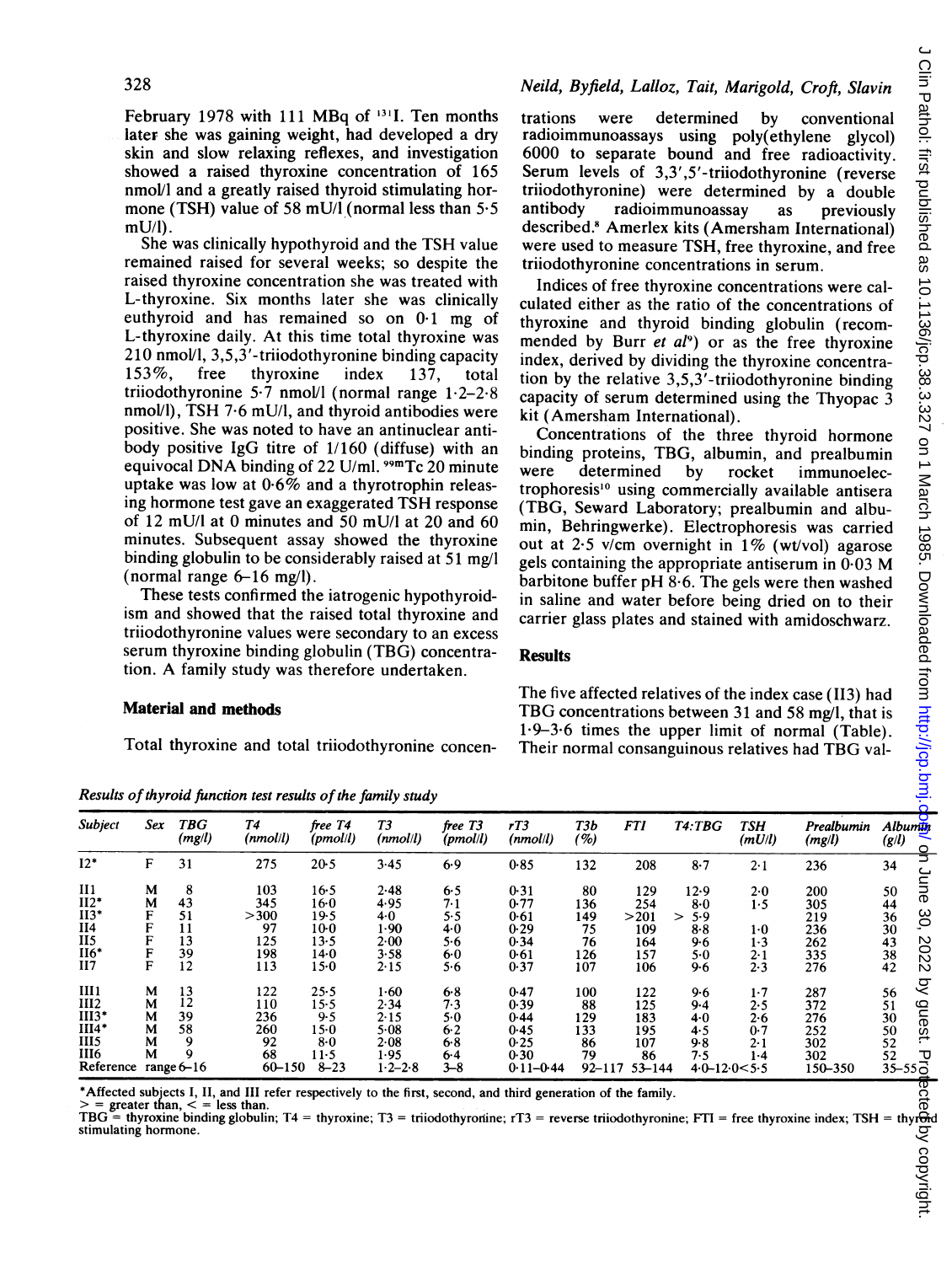#### Familial abnormalities of thyroxine binding proteins

ues in the middle of the normal range within 8-13 mg/l. Total thyroxine, triiodothyronine, and reverse triiodothyronine concentrations were generally raised above the upper limit of normal in these affected members as would be expected from the high values of the major transport protein, but normal TSH concentrations indicated their euthyroid state. In the five untreated members of the family with high TBG values (12, 112, 116, 1113, and 1114) the free thyroxine index as calculated from thyroxine and 3,5,3'-triiodothyronine binding capacity failed fully to correct for the high thyroxine due to the protein abnormality, although the thyroxine to TBG ratio was normal. Direct measurement of the free hormone concentrations using Amerlex kits also gave normal values for the affected members of the family.

Interestingly, in three of the unaffected relatives with normal TSH concentrations one of the three measures of free thyroxine was abnormal: thus in Ill the thyroxine to TBG ratio, in <sup>115</sup> the free thyroxine index, and in 1111 the Amerlex free thyroxine values were slightly raised: free triiodothyronine values were normal in all unaffected subjects.

Burr et  $al^{11}$  reported a tendency for high TBG values to be associated with reduced prealbumin concentrations. This was not apparent in our study; the mean prealbumin concentration was  $271 \pm 44$ mg/l in the affected group, and  $292 \pm 40$  mg/l in the remainder (normal range 150-350 mg/l). This failure to show a difference may be due to the smaller numbers in our study. Albumin concentrations were normal in all subjects and unrelated to TBG or prealbumin values.

## **Discussion**

In 1959 Tanaka and Starr<sup>2</sup> described a 38 year old man who, in an industrial survey, had a very low protein bound iodine despite being clinically euthyroid. Further investigations showed an absence of TBG but normal binding of thyroxine to albumin and prealbumin. In the same year Beierwalters and Robbins' reported that a 48 year old man with a raised protein bound iodine value found on routine testing had <sup>a</sup> raised TBG concentration. Both his sons had normal values but the daughter's TBG concentration was raised, which suggests a familial condition. In early family studies, abnormal TBG values were thought to be transmitted as an autosomal dominant condition.<sup>12</sup>

Nikolai and Seal'3 studied three generations of a large family with low TBG concentrations. In <sup>10</sup> males TBG was absent and in eight females intermediate values were found. The authors concluded

that there was an X-linked dominant transmission, that the females were hemizygous for the abnormality, and that the variability in TBG values in the females could be explained on the Lyon hypothesis.'4 This suggests that the variable expression of X-linked traits is the result of inactivation of one randomly chosen X-chromosome during development. The results of our family study concur with this mode of transmission, although interestingly, the index case had an exceptionally high TBG value for a woman. This inheritance pattern has now been confirmed many times and has been reviewed by Burr et al.<sup>11</sup> Nikolai and Seal<sup>13</sup> showed absent TBG in the cord blood of <sup>a</sup> newborn boy whose mother had <sup>a</sup> low value. This suggests that TBG does not cross the placenta and that gestation can occur normally without TBG in the fetus even when some is present in the mother. A successful pregnancy may also occur in the absence of TBG in the mother.<sup>15</sup>

Shane et  $al^{16}$  described a four generation family in which <sup>13</sup> of <sup>15</sup> members with raised TBG concentrations had goitres and 16 of 17 members with normal TBG values had no goitre. In general though, an association with thyroid disease appears to be relatively uncommon. Associations with growth retardation<sup>17</sup><sup>18</sup> and mental subnormality<sup>19</sup> have also been reported. The prevalence of familial increased TBG concentration is not known, although the prevalence of familial decreased TBG has been estimated at  $0.06\%^{20}$  or  $0.006\%^{21}$  We have detected five families (14 subjects) with increased TBG values and two individuals with decreased TBG values among patients attending <sup>a</sup> clinic for thyroid diseases.

Ihe present family study was initiated after the misdiagnosis of hyperthyroidism in a euthyroid patient. The biochemical investigations suggested hyperthyroidism and led the clinician to treat the patient with radioactive iodine. In this study all members of the family were clinically euthyroid although the index case had positive thyroid and antinuclear antibodies. Interestingly, her mother had been thought to be hypothyroid on two occasions but a high serum thyroxine concentration was found and, fortunately for her, was not pursued.

Our results confirm that reliance on measurements of total thyroxine and total triiodothyronine concentrations for diagnosis is inadequate and that correction by means of free thyroxine index is misleading in cases of raised TBG values. Measurements of reverse triiodothyronine concentrations are also of no value.

The thyroxine to TBG ratio and the Amerlex free thyroxine and free triiodothyronine methods gave normal values for the sera with high TBG values